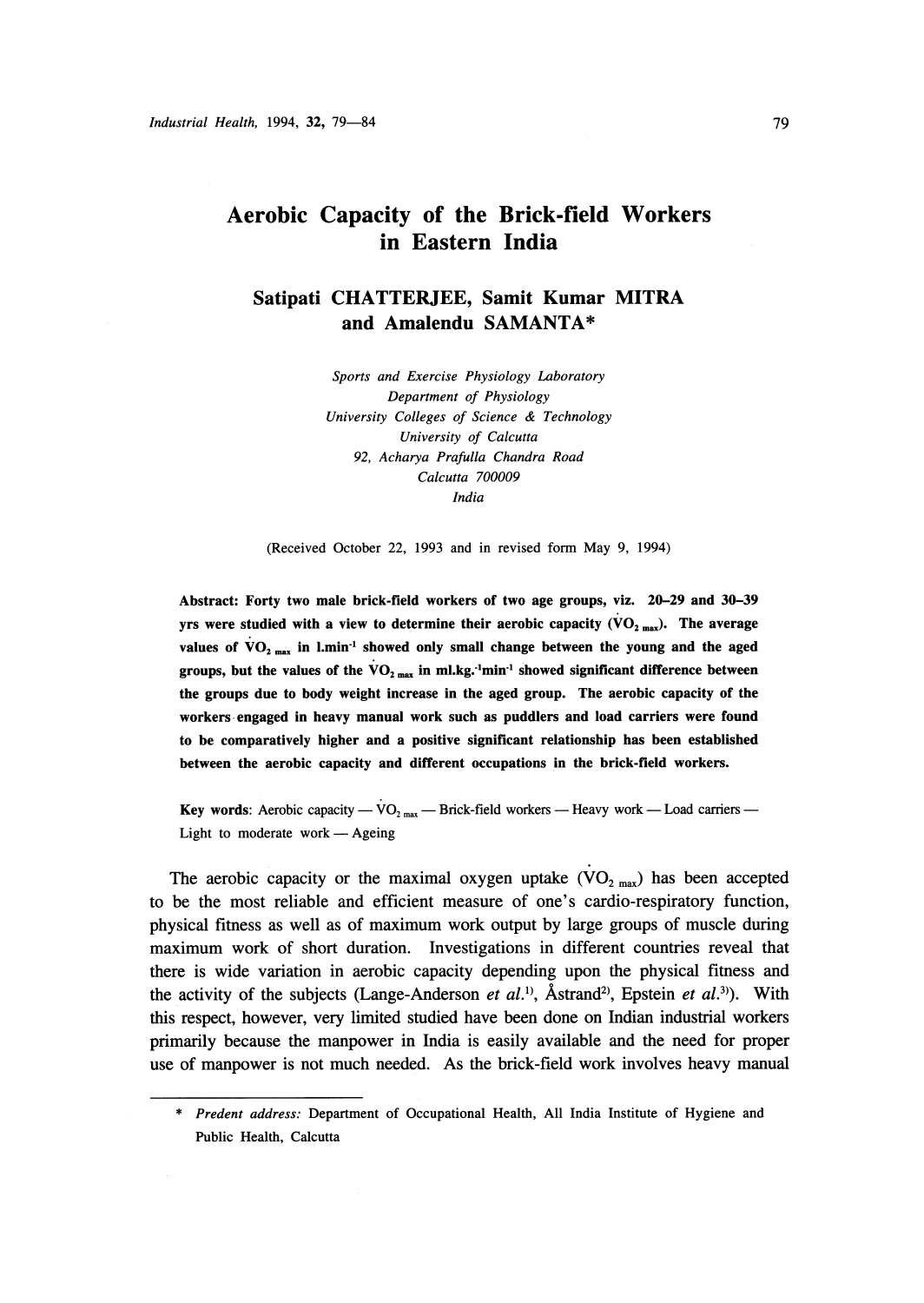# 80 S. CHATTERJEE et al.

work and provides occupation for a large unskilled Indian population, there is need to evaluate the aerobic capacity of the brick-field workers to assess their physical fitness and also to compare their physiological fitness with those of workers working in various categories of the brick-fields.

 Selection of Subjects: Bricks, one of the primary materials required for any type of permanent construction in India, are manufactured through systematic process by collective works of various categories of workers engaged in the brick-fields throughout the country. As most of the workers covered the age group 20-39 yrs, for the present study 42 male workers divided into two age groups  $-$  the young age group from 20-29 years of age and the aged group from 30-39 years of age were selected from the various categories of the workers engaged in different operations in two brick-fields in Eastern India. The selected workers were healthy subjects with an average physical build having no history of illness. Emphasis was given on the willingness of the workers to volunteer to be the subjects in the present study, the nature of which was explained to them.

Preparation of Subjects: the subjects were requested to take rest for at least two hours before the experiment. After the initial rest period is over, the pre-exercise heart rate of the subjects were determined by counting the palpation of the carotid artery. The physical parameters of the subjects were then measured and summarised in Table 1.

 Determination of Aerobic Capacity: The exercise was performed on a magnetic friction type bicycle ergometer (Model of Prof. E.A. Muller, Max Planck Institute For Work Physiology). A preliminary warming up for 5 min at a rate of 600 kg.m.min<sup>-1</sup> was given to each subject before the application of the set workload fixed at 720  $kg.m.min<sup>-1</sup>$ . The pedalling rate was kept constant at 60 r.p.m. following a metronome. The workload was thereafter increased by  $120 \text{ kg.m.m}$  min<sup>-1</sup> every three minutes till the subjects terminated their work on the basis of subjective exhaustion. The heart rate was measured by timing 10 beats during the last 30 seconds of each workload. The value for  $VO_{2\text{ max}}$  was considered to be the highest incremental oxygen intake due to the increase in workload which was less than 150 ml.min<sup>-1</sup> in comparison to the second highest load. A low resistance, high velocity Collins "Triple J" type plastic valve was used for collection of expired air by open circuit method in Douglas Bag, the volume of which was measured by a wet gasometer. An aliquot of the expired air was analysed by Scholander Micro Gas Analyser following the norms as described by Consolazio *et al.*<sup>4</sup>). The experiments were performed at a room temperature varying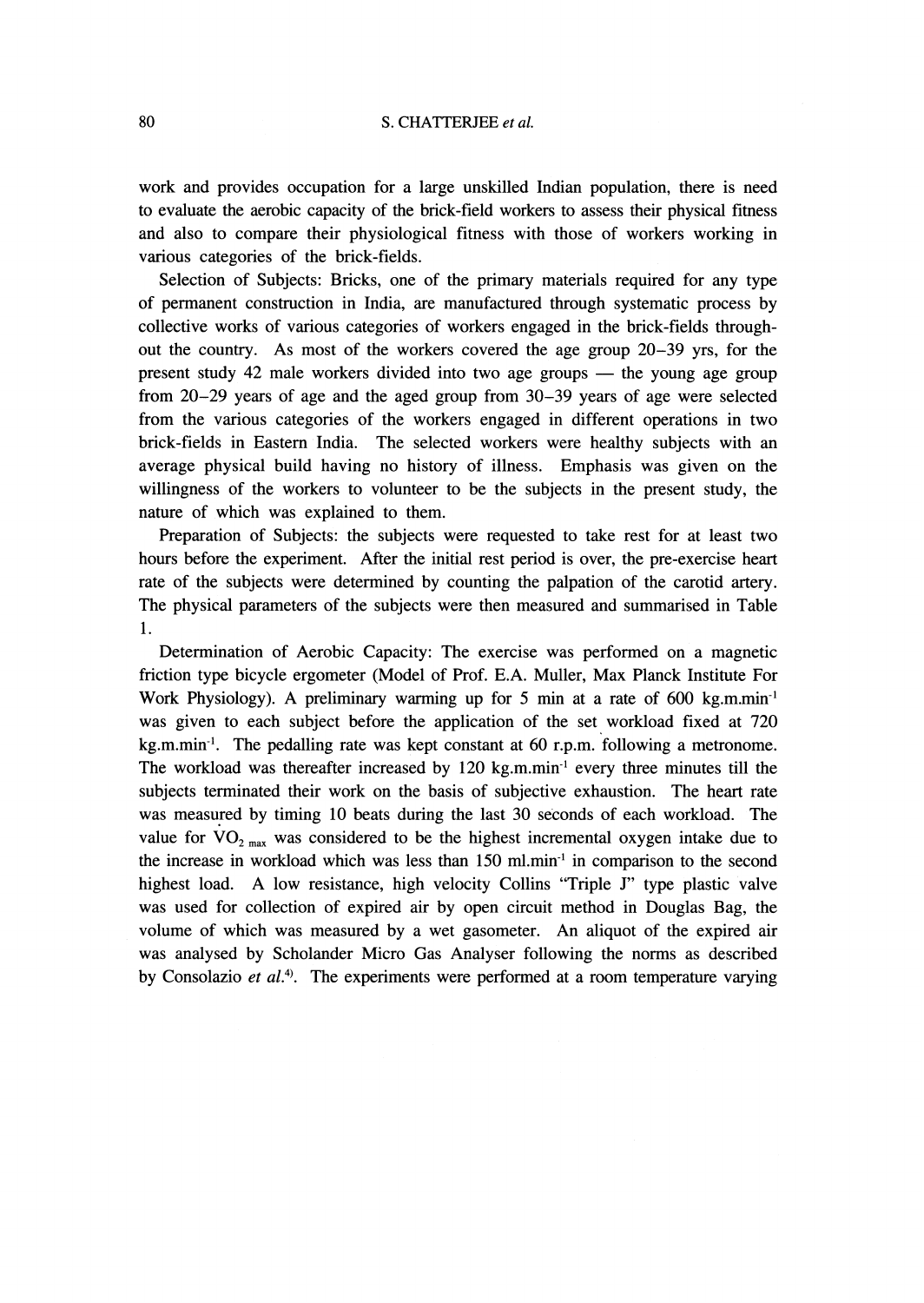| Age Group<br>(vr) | No. of<br>Age<br><b>Subjects</b><br>(vr) |                  | Body weight<br>(kg) | Height<br>(cm)    | <b>Body Surface</b><br>Area $(m2)$ |  |  |
|-------------------|------------------------------------------|------------------|---------------------|-------------------|------------------------------------|--|--|
| $20 - 29$         | 21                                       | $24.24 \pm 2.72$ | $*49.20 \pm 3.95$   | $161.0 \pm 6.01$  | $1.49 \pm 0.08$                    |  |  |
| $30 - 39$         | 21                                       | $35.57 \pm 2.84$ | $54.82 + 2.63$      | $163.81 \pm 3.79$ | $1.59 \pm 0.05$                    |  |  |

Table 1: Physical characteristics (mean  $\pm$  S.D) of the brick-field workers selected for the present study

't'-test \*p  $\angle$  0.001

Table 2: Mean values and standard deviations for pre-exercise heart rate, maximum aerobic capacity and related caroio-respiratory parameters of the brick-field workers of two age groups of irrespective of categories of the workers

| <b>Parameters</b>                                             | $20 - 29$ yr<br>$(n = 21)$ | $30 - 39$ yr<br>$(n = 21)$ |
|---------------------------------------------------------------|----------------------------|----------------------------|
| Pre-exercise heart rate (beats min <sup>-1</sup> )            | $70.05 \pm 4.10$           | $72.86 \pm 3.82$           |
| $HR_{max}$ (beats min <sup>-1</sup> )                         | $*193.52 \pm 9.84$         | $186.48 \pm 7.95$          |
| $VO_{2, max}$ (1.min <sup>-1</sup> )                          | $2.20 \pm 0.23$            | $2.21 \pm 0.19$            |
| $VO_{2 \text{ max}}$ (ml.kg. <sup>1</sup> min <sup>-1</sup> ) | $**44.80 \pm 3.65$         | $40.21 \pm 2.56$           |
| $VE_{\text{max}}$ (l.min <sup>-1</sup> )                      | $65.41 \pm 9.83$           | $63.32 \pm 5.64$           |
| $O_2$ pulse (ml.beat <sup>-1</sup> )                          | $11.39 \pm 0.85$           | $11.83 \pm 0.77$           |
| Ventilatory equivalent                                        | $29.92 \pm 5.05$           | $28.79 \pm 2.33$           |

\*p  $\angle$  0.05  $'t'-test$ 

$$
^{**}\text{p} \angle 0.00
$$

from  $27-29$ °C with relative humidity varying from 60-70%.

Table 1 shows the physical characteristics and age of the subjects. The small body weights and heights of the subjects are typical of the average labouring population in Eastern India. Table 2 provides the mean values of the observed physiological parameters. A significant negative correlation is obtained between the age and  $VO_{2\text{ max}}$ ml.kg.<sup>-1</sup>min<sup>-1</sup> (r = -0.68 in younger and r = -0.66 in the aged group). When the VO<sub>2</sub> max is expressed in 1.min<sup>-1</sup>, the difference between the two age groups was insignificant. A significant positive correlation is obtained between body weight and  $VO_{2 \text{ max}}$  1.min<sup>-1</sup> in both the age groups  $(r = 0.68$  in young group and  $r = 0.63$  in aged group). A significant positive correlation is found between HRmax and  $VO_{2 \text{ max}}$  l.min<sup>-1</sup> in each group  $(r = 0.71)$  in the younger and  $r = 0.69$  in the aged group). The average ventilatory equivalent is lower in the aged group than the younger group and the difference is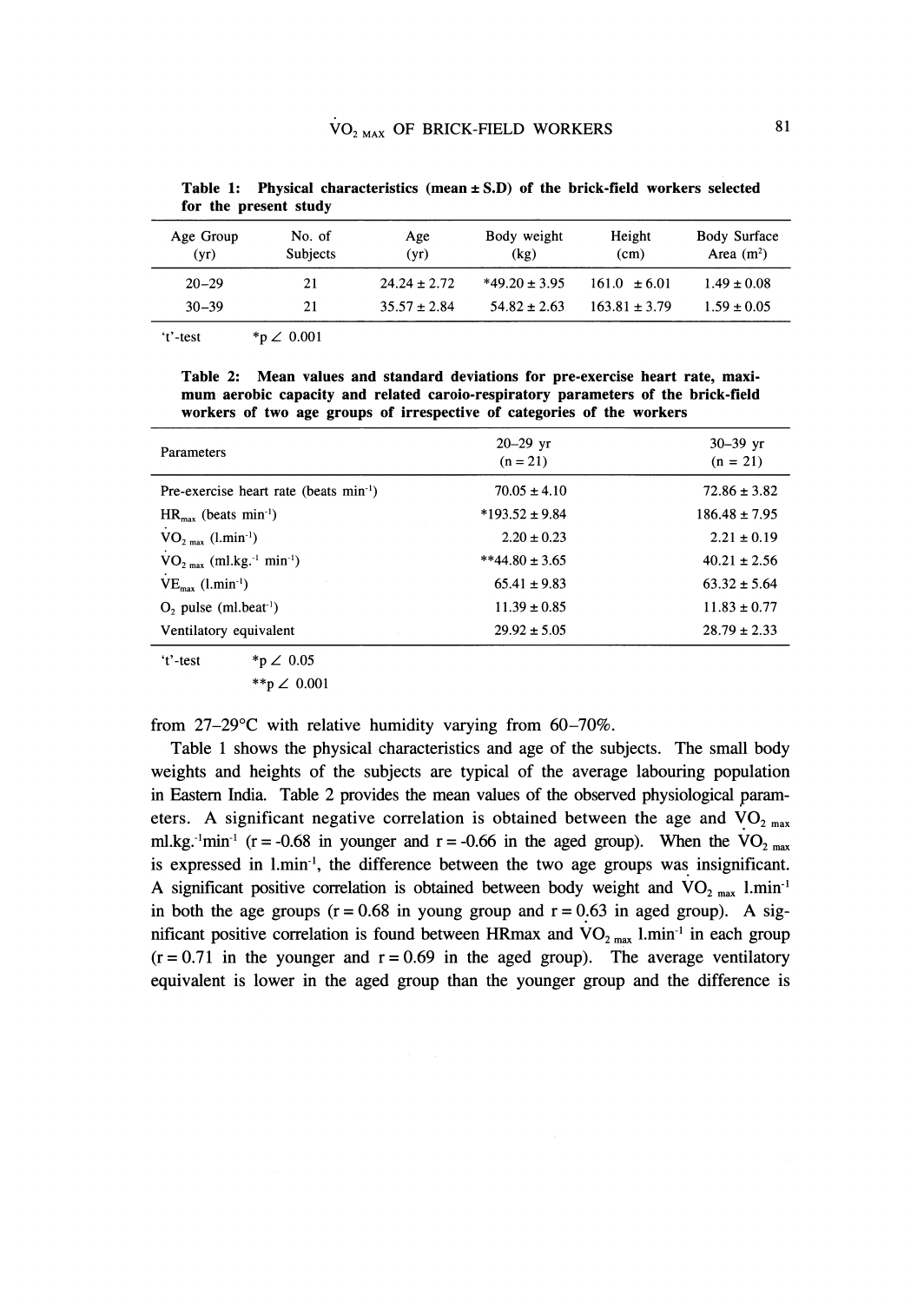|                                                                |                     | $20 - 29$ yr                |                                                      | $30 - 39$ yr        |                             |                                                      |  |  |  |
|----------------------------------------------------------------|---------------------|-----------------------------|------------------------------------------------------|---------------------|-----------------------------|------------------------------------------------------|--|--|--|
|                                                                | Gr.A                | Gr.B                        | Gr.C                                                 | $Gr.A_1$            | Gr.B                        | Gr.C.                                                |  |  |  |
| Parameters                                                     | Puddlers<br>$n = 7$ | Load<br>Carriers<br>$n = 7$ | Firemen &<br><b>Stackers</b><br>$n = 7$<br>$(2 + 5)$ | Puddlers<br>$n = 7$ | Load<br>Carriers<br>$n = 7$ | Firemen &<br><b>Stackers</b><br>$n = 7$<br>$(2 + 5)$ |  |  |  |
| Body weight (kg)                                               | **46.86 ± 2.93      | $51.11 \pm 4.10$            | $*49.64 \pm 3.95$                                    | $55.04 \pm 3.02$    | $54.16 \pm 2.12$            | $55.27 \pm 2.92$                                     |  |  |  |
| $VO_{2, max}$ (1.min <sup>-1</sup> )                           | $2.19 \pm 0.15$     | $2.33 \pm 0.22$             | $2.09 \pm 0.28$                                      | $2.32 \pm 0.15$     | $2.18 \pm 0.19$             | $2.11 \pm 0.19$                                      |  |  |  |
| $VO_{2 \text{ max}}$ (ml.kg. <sup>-1</sup> min <sup>-1</sup> ) | $*46.81 \pm 3.69$   | $**45.56 \pm 3.13$          | $*42.02 \pm 2.57$                                    | $42.23 \pm 2.00$    | $40.24 \pm 2.17$            | $38.15 \pm 1.86$                                     |  |  |  |
| $VE_{max}$ (1.min <sup>-1</sup> )                              | $64.09 \pm 10.91$   | $69.66 \pm 5.44$            | $62.49 \pm 11.85$                                    | $67.63 \pm 4.79$    | $61.86 \pm 5.85$            | $60.48 \pm 3.93$                                     |  |  |  |
| $HR_{max}$ (beats min <sup>-1</sup> )                          | $197.71 \pm 5.09$   | $*198.29 \pm 3.90$          | $184.57 \pm 11.87$                                   | $190.86 \pm 9.15$   | $186.86 \pm 6.41$           | $181.71 \pm 6.05$                                    |  |  |  |

|       | Table 3: Comparison of the max. aerobic capacity, pulmonary ventilation and           |  |  |  |  |  |  |  |
|-------|---------------------------------------------------------------------------------------|--|--|--|--|--|--|--|
|       | $HR_{max}$ between various categories of the brick-field workers of the age group 20– |  |  |  |  |  |  |  |
| 39 vr |                                                                                       |  |  |  |  |  |  |  |

't'-tests compared between Grs. A and  $A_1$ , Grs. B and  $B_1$ , Grs. C and  $C_1$ .

\*p  $\angle$  0.05, \*\*p  $\angle$  0.01

non-significant.  $O_2$  pulse was almost similar in both the groups.

Table 3 provides a comparative account of the  $VO_{2\text{ max}}$ ,  $VE_{\text{max}}$  and  $HR_{\text{max}}$  of various categories of the brick-field workers in the both groups. The  $HR_{max}$ , VO<sub>2 max/Bw</sub>, VEmax all are found to decrease accordingly with age in each category of workers.

In the present study the workers of the two age groups in the brick-fields were compared on their physical characteristics. The ageing diminishes the maximum oxygen uptake. Åstrand<sup>5</sup>, Sengupta *et al.*<sup>6)</sup> and William *et al.*<sup>7)</sup> have reported that the maximum oxygen uptake is significantly correlated with body weight. Henschel et  $al$ <sup>8)</sup> observed that maximum oxygen uptake increased with rise in body weight. A linear relationship between body weight and oxygen consumption is now well established (Wyndham et  $al$ .<sup>9)</sup>). However, the result of this study reveals that the maximum oxygen uptake is not changed in the two groups though the body weight increase in the aged group is significant.

The higher average values of the aerobic capacity in Indian Dock workers (Saha<sup>10</sup>), Railway porters (Samanta et  $al$ <sup>11)</sup>) indicate superiority of their physical fitness over those of the brick-field workers. This low value of aerobic capacity in the brick-field workers may be due to their poor physical build, natural endowment besides adverse climatic factors and hazardous job description. On the contrary the average values of the aerobic capacity in the present subjects indicate their superiority in respect of physical fitness over the Indian miners (Chakraborty *et al.*<sup>12)</sup> and this may be due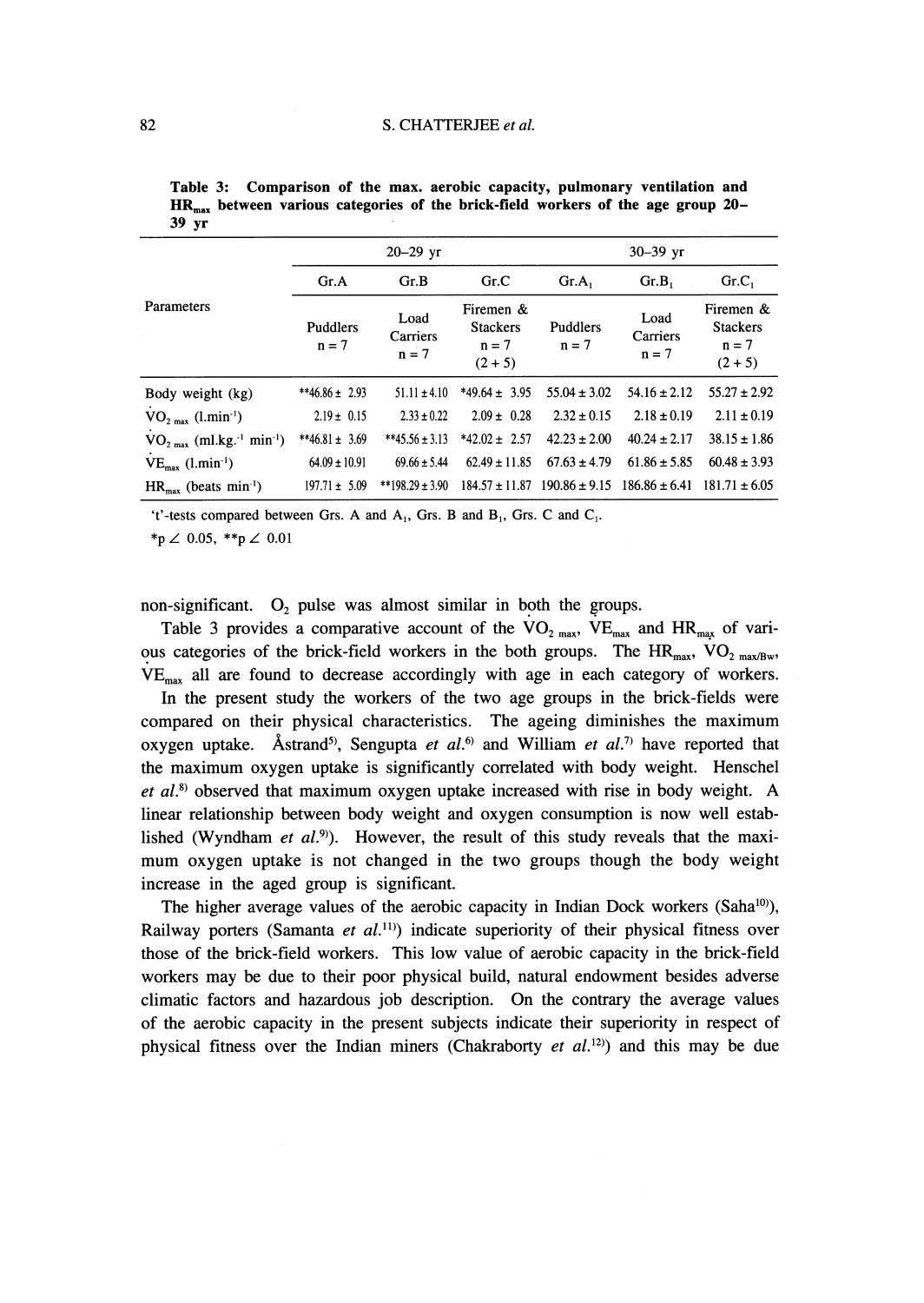to relatively better working condition in the brick-fields than those in underground mines.

When the aerobic capacity of the brick-field workers is presented in relation to the heaviness of the job performed in the brick-fields, it is found that  $VO_{2 \text{ max}}$  is also occupation dependent. Puddlers and Load carriers have been assigned for heavy to very heavy occupations, and Stackers and Firemen for light to moderately heavy occupations. Table 3 shows higher mean value of  $VO_{2 \text{ max}}$  in Puddlers and Load carriers in comparison to Firemen and Stackers. The values of the total oxygen consumption/minute shows an increase in Puddlers/Firemen and Stackers and decrease in Load carriers in the aged group. This appears to be due to anomalous rise in body weight. As the rise in total oxygen consumption/minute is not consistent with the rise in body weight in the aged workers, there is decrease in oxygen utilisation/kg.body wt./minute, and this may attribute to lower  $VO_{2 \text{ max}}$  ml.kg.<sup>-1</sup>min<sup>-1</sup> in all sections of aged brick-field workers. The age of maturity of peak  $VO_{2\text{ max}}$  ml.kg.<sup>1</sup>min<sup>-1</sup> is attained at 15-17 years and maintained through  $17-20$  years of age (Banerjee et al.<sup>13)</sup>).

The  $VO_{2\text{ max}}$  is the major determinants of the severity of the load carrying tasks which can be sustained for a prolonged period (Haisman<sup>14)</sup>). As  $\rm{VO_{2\,max}}$  is usually correlated with body weight, individual with a high  $VO_{2 \text{ max}}$  1.min<sup>-1</sup> and large load carriage capacity will also tend to have large body weight. The type of fitness required for prolonged muscular work is well correlated to individual aerobic capacity (Åstrand<sup>15, 16</sup>). It is, therefore, assumed that the lower value of  $VO_{2\text{ max}}$  ml.kg.<sup>-1</sup>min- $1$  in aged brick-field workers is incompatible with the fitness required to perform heavy work in the brick-fields. This is why a limited number of Load carriers and Puddlers are available in the brick-fields beyond 40-45 years of age.

As the capacity to perform light to moderately heavy work is not grossly age dependent, so as to avoid fatigue and to safeguard the health of the workers, proper rehabilitation of workers and restructuring of the job schedule in the brick-field work are very much necessitated.

## **ACKNOWLEDGEMENT**

The authors are grateful to Sri Barun Bikash Pal and Sri Jana for giving permission to work in their Brick-field Industry, Keshpal, Midnapore, West Bengal, for this research purpose. The authors acknowledge the Governing Body, Midnapore College, Midnapore and University Grant Commission, New Delhi for extending fellowship to Sri Mitra to continue the research project as part of his Ph.D. programme. The authors also express their gratitude to the Director, All India Institute of Hygiene and Public Health, Calcutta for rendering necessary facilities for this work. The authors thank Smt. Sumita Ghatak, Research Fellow, for her assistance in this work.